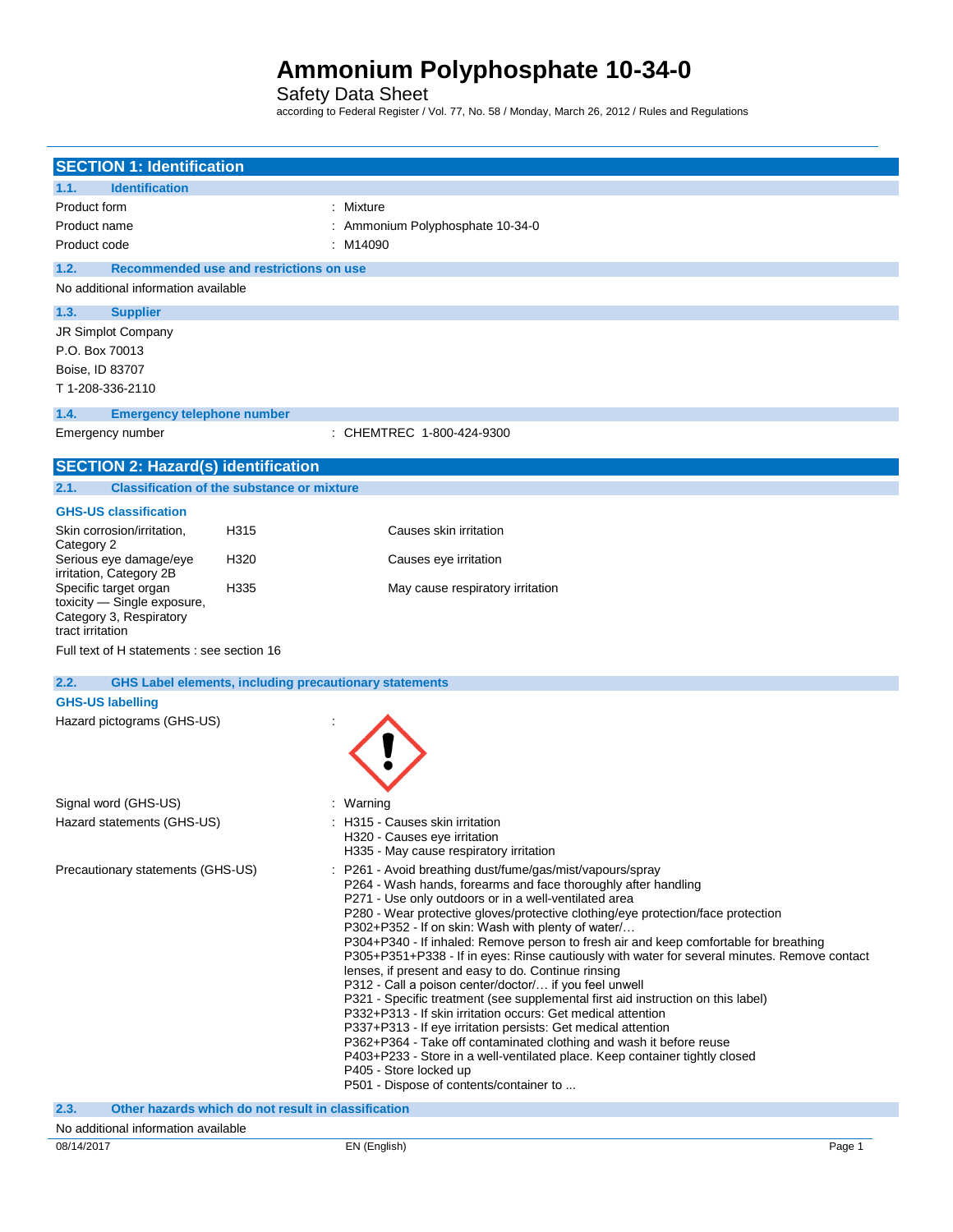Safety Data Sheet

according to Federal Register / Vol. 77, No. 58 / Monday, March 26, 2012 / Rules and Regulations

## **2.4. Unknown acute toxicity (GHS US)** Not applicable

## **SECTION 3: Composition/information on ingredients**

## **3.1. Substance**

#### Not applicable

#### **3.2. Mixture**

| <b>Name</b>            | <b>Product identifier</b> | $\frac{9}{6}$ | <b>GHS-US classification</b>                                  |
|------------------------|---------------------------|---------------|---------------------------------------------------------------|
| Ammonium Polyphosphate | (CAS No) 68333-79-9       | 56            | Skin Irrit, 2, H315<br>Eye Irrit. 2B, H320<br>STOT SE 3, H335 |
| Water                  | (CAS No) 7732-18-5        | 44            | Not classified                                                |

Full text of hazard classes and H-statements : see section 16

| <b>SECTION 4: First-aid measures</b>                                    |                                                                                                                                                                                                                                            |  |
|-------------------------------------------------------------------------|--------------------------------------------------------------------------------------------------------------------------------------------------------------------------------------------------------------------------------------------|--|
| <b>Description of first aid measures</b><br>4.1.                        |                                                                                                                                                                                                                                            |  |
| First-aid measures general                                              | : Never give anything by mouth to an unconscious person. If you feel unwell, seek medical<br>advice (show the label where possible).                                                                                                       |  |
| First-aid measures after inhalation                                     | Remove person to fresh air and keep comfortable for breathing. Allow breathing of fresh air.<br>Allow the victim to rest.                                                                                                                  |  |
| First-aid measures after skin contact                                   | Remove affected clothing and wash all exposed skin area with mild soap and water, followed<br>by warm water rinse. Wash skin with plenty of water.                                                                                         |  |
| First-aid measures after eye contact                                    | Rinse immediately with plenty of water. Obtain medical attention if pain, blinking or redness<br>persist. Rinse eyes with water as a precaution.                                                                                           |  |
| First-aid measures after ingestion                                      | Rinse mouth. Do NOT induce vomiting. Obtain emergency medical attention. Call a poison<br>center or a doctor if you feel unwell.                                                                                                           |  |
| 4.2.<br>Most important symptoms and effects (acute and delayed)         |                                                                                                                                                                                                                                            |  |
| Potential adverse human health effects and<br>symptoms                  | : Based on available data, the classification criteria are not met.                                                                                                                                                                        |  |
| Symptoms/injuries                                                       | : Not expected to present a significant hazard under anticipated conditions of normal use.                                                                                                                                                 |  |
| 4.3.<br>Immediate medical attention and special treatment, if necessary |                                                                                                                                                                                                                                            |  |
| Treat symptomatically.                                                  |                                                                                                                                                                                                                                            |  |
| <b>SECTION 5: Fire-fighting measures</b>                                |                                                                                                                                                                                                                                            |  |
| Suitable (and unsuitable) extinguishing media<br>5.1.                   |                                                                                                                                                                                                                                            |  |
| Suitable extinguishing media                                            | : Foam. Dry powder. Carbon dioxide. Water spray. Sand.                                                                                                                                                                                     |  |
| Unsuitable extinguishing media                                          | : Do not use a heavy water stream.                                                                                                                                                                                                         |  |
| Specific hazards arising from the chemical<br>5.2.                      |                                                                                                                                                                                                                                            |  |
| Reactivity                                                              | : The product is non-reactive under normal conditions of use, storage and transport.                                                                                                                                                       |  |
| 5.3.<br>Special protective equipment and precautions for fire-fighters  |                                                                                                                                                                                                                                            |  |
| Firefighting instructions                                               | : Use water spray or fog for cooling exposed containers. Exercise caution when fighting any<br>chemical fire. Prevent fire-fighting water from entering environment.                                                                       |  |
| Protection during firefighting                                          | Do not enter fire area without proper protective equipment, including respiratory protection. Do<br>not attempt to take action without suitable protective equipment. Self-contained breathing<br>apparatus. Complete protective clothing. |  |
| <b>SECTION 6: Accidental release measures</b>                           |                                                                                                                                                                                                                                            |  |

| <u> Teo i ivit vi zivviuvitul i vivuov Tiivuoul vu</u> |                                                                     |                                                                                                                                                                                                              |  |
|--------------------------------------------------------|---------------------------------------------------------------------|--------------------------------------------------------------------------------------------------------------------------------------------------------------------------------------------------------------|--|
| 6.1.                                                   | Personal precautions, protective equipment and emergency procedures |                                                                                                                                                                                                              |  |
| 6.1.1.                                                 | For non-emergency personnel                                         |                                                                                                                                                                                                              |  |
|                                                        | Emergency procedures                                                | : Ventilate spillage area. Evacuate unnecessary personnel.                                                                                                                                                   |  |
| 6.1.2.                                                 | For emergency responders                                            |                                                                                                                                                                                                              |  |
|                                                        | Protective equipment                                                | : Do not attempt to take action without suitable protective equipment. Equip cleanup crew with<br>proper protection. For further information refer to section 8: "Exposure controls/personal<br>protection". |  |
|                                                        | Emergency procedures                                                | : Ventilate area.                                                                                                                                                                                            |  |
|                                                        |                                                                     |                                                                                                                                                                                                              |  |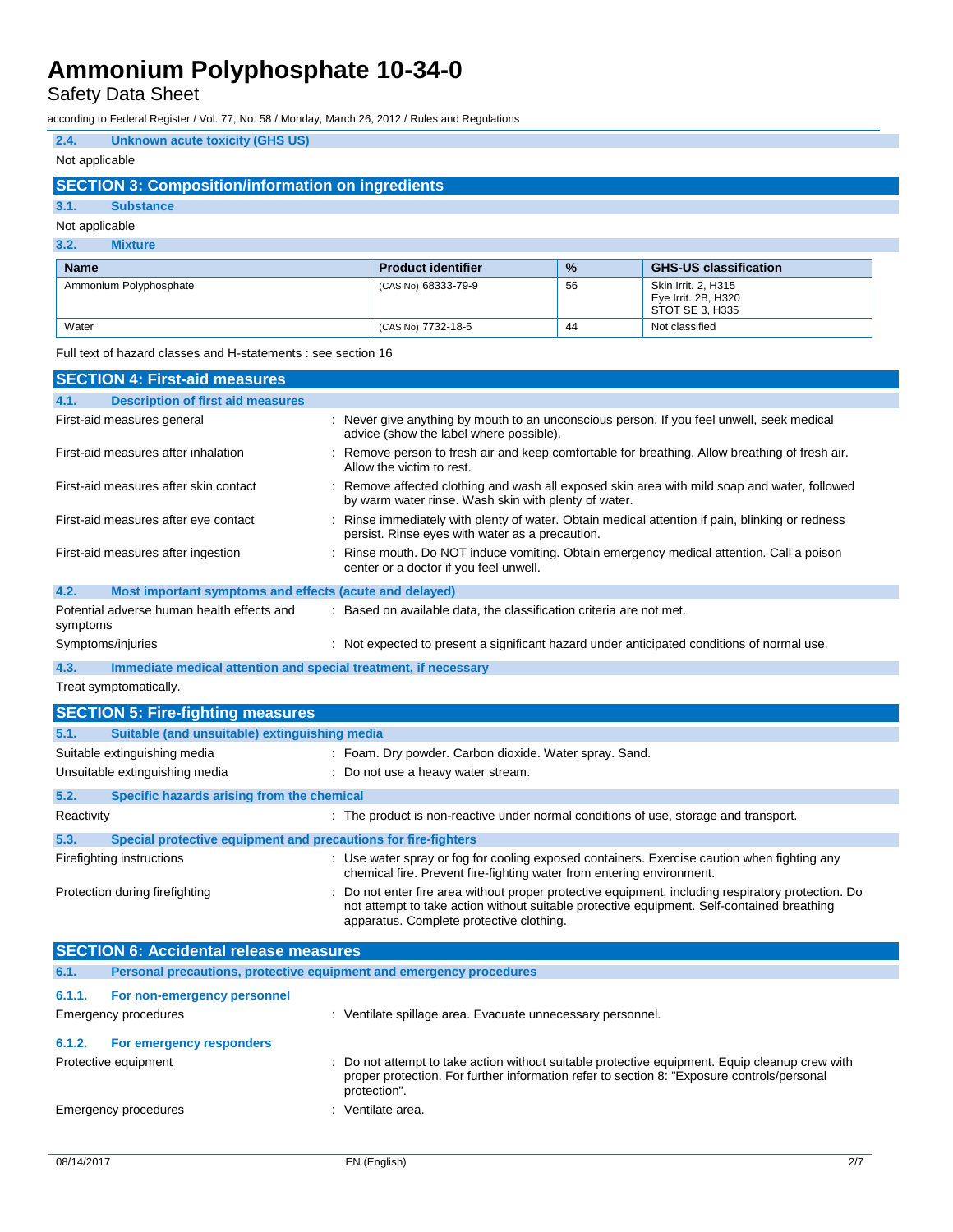Safety Data Sheet

according to Federal Register / Vol. 77, No. 58 / Monday, March 26, 2012 / Rules and Regulations

| 6.2.                                                                                                   | <b>Environmental precautions</b>                                                                                                          |                                                                                                                                                                                                                                                                                         |  |  |
|--------------------------------------------------------------------------------------------------------|-------------------------------------------------------------------------------------------------------------------------------------------|-----------------------------------------------------------------------------------------------------------------------------------------------------------------------------------------------------------------------------------------------------------------------------------------|--|--|
|                                                                                                        | Avoid release to the environment. Prevent entry to sewers and public waters. Notify authorities if liquid enters sewers or public waters. |                                                                                                                                                                                                                                                                                         |  |  |
| 6.3.                                                                                                   | Methods and material for containment and cleaning up                                                                                      |                                                                                                                                                                                                                                                                                         |  |  |
|                                                                                                        | Methods for cleaning up                                                                                                                   | : Take up liquid spill into absorbent material. Soak up spills with inert solids, such as clay or<br>diatomaceous earth as soon as possible. Collect spillage. Store away from other materials.                                                                                         |  |  |
|                                                                                                        | Other information                                                                                                                         | : Dispose of materials or solid residues at an authorized site.                                                                                                                                                                                                                         |  |  |
| 6.4.                                                                                                   | <b>Reference to other sections</b>                                                                                                        |                                                                                                                                                                                                                                                                                         |  |  |
| See Heading 8. Exposure controls and personal protection. For further information refer to section 13. |                                                                                                                                           |                                                                                                                                                                                                                                                                                         |  |  |
|                                                                                                        | <b>SECTION 7: Handling and storage</b>                                                                                                    |                                                                                                                                                                                                                                                                                         |  |  |
| 7.1.                                                                                                   | <b>Precautions for safe handling</b>                                                                                                      |                                                                                                                                                                                                                                                                                         |  |  |
| Precautions for safe handling                                                                          |                                                                                                                                           | : Ensure good ventilation of the work station. Wear personal protective equipment. Wash hands<br>and other exposed areas with mild soap and water before eating, drinking or smoking and<br>when leaving work. Provide good ventilation in process area to prevent formation of vapour. |  |  |

| Hygiene measures                                                     | : Do not eat, drink or smoke when using this product. Always wash hands after handling the<br>product.                                                                    |
|----------------------------------------------------------------------|---------------------------------------------------------------------------------------------------------------------------------------------------------------------------|
| 7.2.<br>Conditions for safe storage, including any incompatibilities |                                                                                                                                                                           |
| Storage conditions                                                   | : Keep only in the original container in a cool, well ventilated place away from : Keep container<br>closed when not in use. Store in a well-ventilated place. Keep cool. |
| Incompatible products                                                | : Strong bases. Strong acids.                                                                                                                                             |
| Incompatible materials                                               | : Sources of ignition. Direct sunlight.                                                                                                                                   |

|                   | <b>SECTION 8: Exposure controls/personal protection</b> |  |
|-------------------|---------------------------------------------------------|--|
| 8.1.              | <b>Control parameters</b>                               |  |
|                   | Ammonium Polyphosphate (68333-79-9)                     |  |
| Not applicable    |                                                         |  |
| Water (7732-18-5) |                                                         |  |
| Not applicable    |                                                         |  |

| 8.2.                             | Appropriate engineering controls                             |                                                |
|----------------------------------|--------------------------------------------------------------|------------------------------------------------|
| Appropriate engineering controls |                                                              | : Ensure good ventilation of the work station. |
| Environmental exposure controls  |                                                              | : Avoid release to the environment.            |
|                                  |                                                              |                                                |
| 8.3.                             | Individual protection measures/Personal protective equipment |                                                |

## **Personal protective equipment:**

Avoid all unnecessary exposure.

#### **Hand protection:**

Wear protective gloves

### **Eye protection:**

Chemical goggles or safety glasses. Safety glasses

## **Skin and body protection:**

Wear suitable protective clothing

#### **Respiratory protection:**

Wear appropriate mask

## **Other information:**

Do not eat, drink or smoke during use.

| <b>SECTION 9: Physical and chemical properties</b> |                                                       |          |
|----------------------------------------------------|-------------------------------------------------------|----------|
| 9.1.                                               | Information on basic physical and chemical properties |          |
| Physical state                                     |                                                       | : Liquid |
|                                                    |                                                       |          |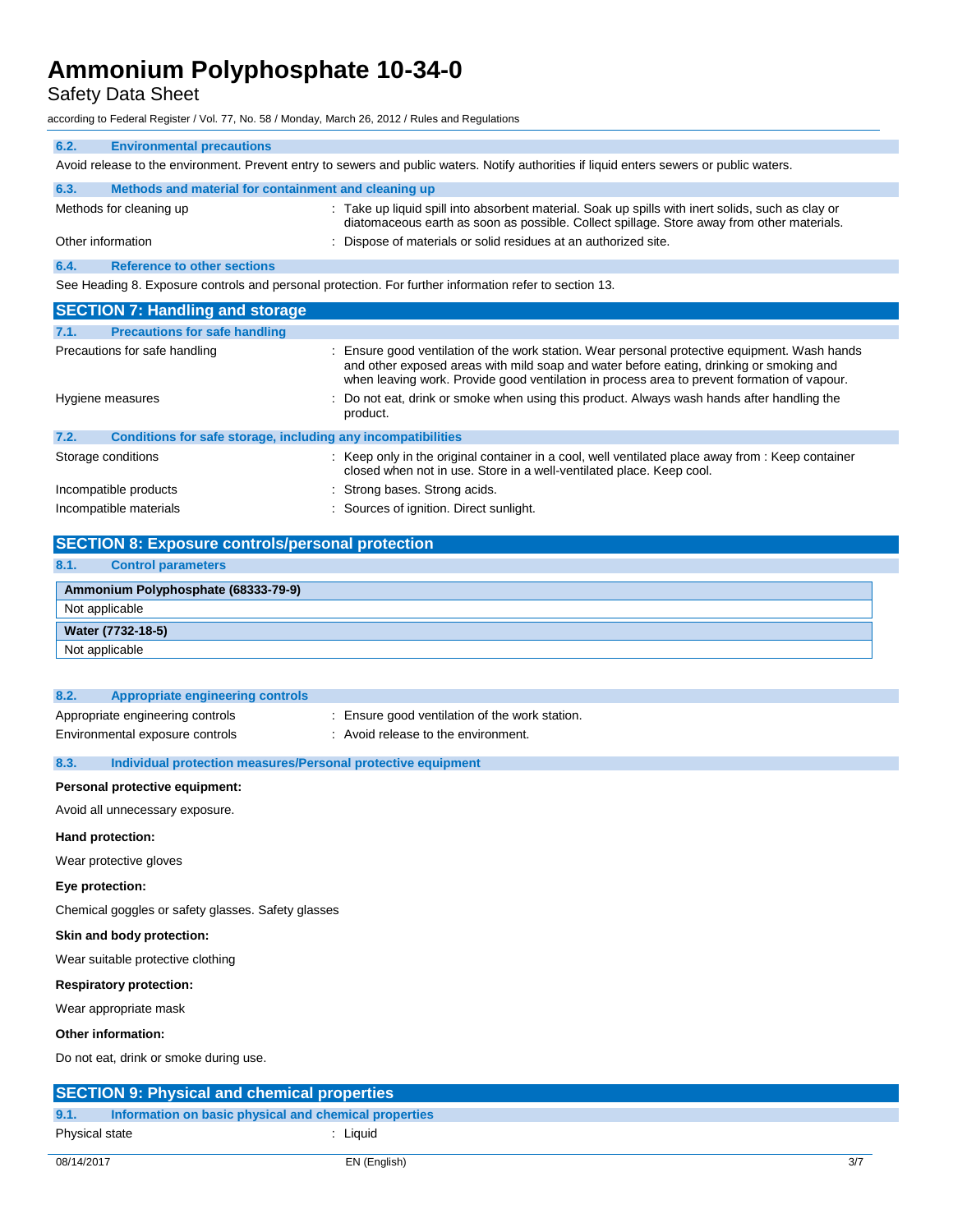## Safety Data Sheet

according to Federal Register / Vol. 77, No. 58 / Monday, March 26, 2012 / Rules and Regulations

| Appearance                                 | Dark liquid.      |
|--------------------------------------------|-------------------|
| Colour                                     | Green             |
| Odour                                      | characteristic    |
| Odour threshold                            | No data available |
| рH                                         | $6.5 - 7$         |
| Melting point                              | Not applicable    |
| Freezing point                             | No data available |
| Boiling point                              | No data available |
| Flash point                                | Non-flammable     |
| Relative evaporation rate (butylacetate=1) | No data available |
| Flammability (solid, gas)                  | Non flammable.    |
| Vapour pressure                            | No data available |
| Relative vapour density at 20 °C           | No data available |
| Relative density                           | No data available |
| Solubility                                 | Complete.         |
| Log Pow                                    | No data available |
| Auto-ignition temperature                  | No data available |
| Decomposition temperature                  | No data available |
| Viscosity, kinematic                       | No data available |
| Viscosity, dynamic                         | No data available |
| <b>Explosive limits</b>                    | No data available |
| <b>Explosive properties</b>                | No data available |
| Oxidising properties                       | No data available |
|                                            |                   |

## **9.2. Other information**

No additional information available

|                                    | <b>SECTION 10: Stability and reactivity</b>                                        |                         |  |
|------------------------------------|------------------------------------------------------------------------------------|-------------------------|--|
| 10.1.                              | <b>Reactivity</b>                                                                  |                         |  |
|                                    | The product is non-reactive under normal conditions of use, storage and transport. |                         |  |
| 10.2.                              | <b>Chemical stability</b>                                                          |                         |  |
|                                    | Stable. Not established.                                                           |                         |  |
| 10.3.                              | <b>Possibility of hazardous reactions</b>                                          |                         |  |
| Not established.                   |                                                                                    |                         |  |
| 10.4.                              | <b>Conditions to avoid</b>                                                         |                         |  |
|                                    | Direct sunlight. Extremely high or low temperatures.                               |                         |  |
| 10.5.                              | <b>Incompatible materials</b>                                                      |                         |  |
|                                    | Zinc-clad and copper bearing alloys. Strong acids. Strong bases.                   |                         |  |
| 10.6.                              | <b>Hazardous decomposition products</b>                                            |                         |  |
|                                    | Ammonia, POx and NOx, fume, Carbon monoxide, Carbon dioxide,                       |                         |  |
|                                    | <b>SECTION 11: Toxicological information</b>                                       |                         |  |
| 11.1.                              | Information on toxicological effects                                               |                         |  |
| : Not classified<br>Acute toxicity |                                                                                    |                         |  |
|                                    | Ammonium Polyphosphate 10-34-0                                                     |                         |  |
| LD50 oral rat                      |                                                                                    | > 2000 mg/kg            |  |
| LD50 dermal rat                    |                                                                                    | > 5000 mg/kg            |  |
|                                    | Ammonium Polyphosphate (68333-79-9)                                                |                         |  |
| LD50 oral rat                      |                                                                                    | 5625 mg/kg (Rat)        |  |
| LD50 dermal rabbit                 |                                                                                    | $>$ 3160 mg/kg (Rabbit) |  |
| ATE US (oral)                      |                                                                                    | 5625 mg/kg bodyweight   |  |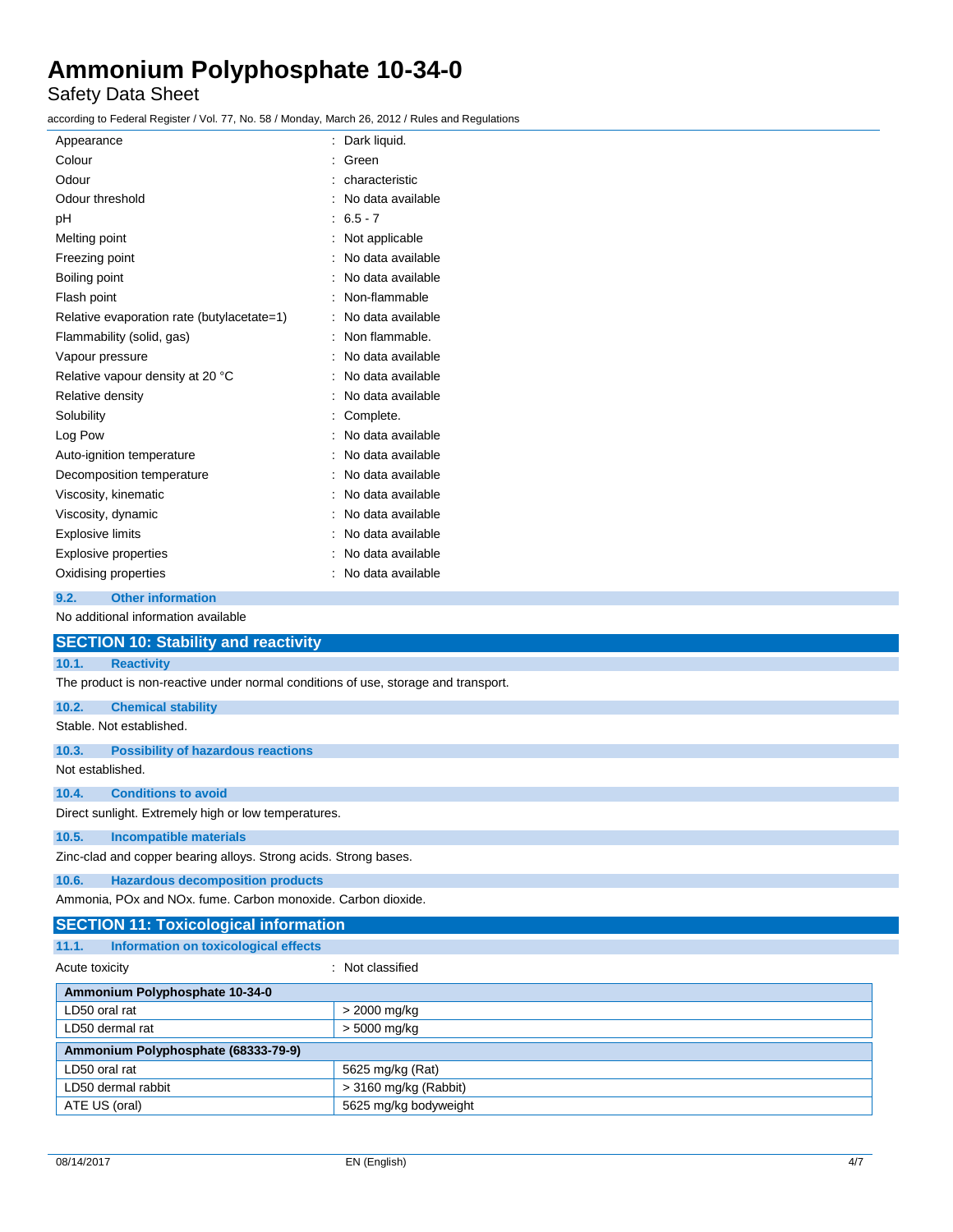## Safety Data Sheet

according to Federal Register / Vol. 77, No. 58 / Monday, March 26, 2012 / Rules and Regulations

| Skin corrosion/irritation                              | : Causes skin irritation.                                                                  |
|--------------------------------------------------------|--------------------------------------------------------------------------------------------|
|                                                        | pH: 6.5 - 7                                                                                |
| Serious eye damage/irritation                          | : Causes eye irritation.                                                                   |
|                                                        | pH: 6.5 - 7                                                                                |
| Respiratory or skin sensitisation                      | : Not classified                                                                           |
| Germ cell mutagenicity                                 | : Not classified                                                                           |
|                                                        | Based on available data, the classification criteria are not met                           |
| Carcinogenicity                                        | : Not classified                                                                           |
| Reproductive toxicity                                  | : Not classified                                                                           |
|                                                        | Based on available data, the classification criteria are not met                           |
| Specific target organ toxicity (single exposure)       | : May cause respiratory irritation.                                                        |
| Specific target organ toxicity (repeated               | : Not classified                                                                           |
| exposure)                                              |                                                                                            |
| Aspiration hazard                                      | : Not classified                                                                           |
|                                                        |                                                                                            |
| Potential adverse human health effects and<br>symptoms | : Based on available data, the classification criteria are not met.                        |
| Symptoms/injuries                                      | : Not expected to present a significant hazard under anticipated conditions of normal use. |
|                                                        |                                                                                            |

| <b>SECTION 12: Ecological information</b>     |                                                                                                                           |  |  |  |
|-----------------------------------------------|---------------------------------------------------------------------------------------------------------------------------|--|--|--|
| <b>Toxicity</b><br>12.1.                      |                                                                                                                           |  |  |  |
| Ecology - general                             | : The product is not considered harmful to aquatic organisms or to cause long-term adverse<br>effects in the environment. |  |  |  |
| Ammonium Polyphosphate 10-34-0                |                                                                                                                           |  |  |  |
| LC50 fish 1                                   | $> 101$ mg/l                                                                                                              |  |  |  |
| 12.2.<br><b>Persistence and degradability</b> |                                                                                                                           |  |  |  |
| Ammonium Polyphosphate 10-34-0                |                                                                                                                           |  |  |  |
| Persistence and degradability                 | Not established.                                                                                                          |  |  |  |
| Ammonium Polyphosphate (68333-79-9)           |                                                                                                                           |  |  |  |
| Persistence and degradability                 | Biodegradability in water: no data available. No (test)data on mobility of the components<br>available. Not established.  |  |  |  |
| Water (7732-18-5)                             |                                                                                                                           |  |  |  |
| Persistence and degradability                 | Not established.                                                                                                          |  |  |  |
| 12.3.<br><b>Bioaccumulative potential</b>     |                                                                                                                           |  |  |  |
| Ammonium Polyphosphate 10-34-0                |                                                                                                                           |  |  |  |
| Bioaccumulative potential                     | Not established.                                                                                                          |  |  |  |
| Ammonium Polyphosphate (68333-79-9)           |                                                                                                                           |  |  |  |
| Bioaccumulative potential                     | No bioaccumulation data available. Not established.                                                                       |  |  |  |
| Water (7732-18-5)                             |                                                                                                                           |  |  |  |
| Bioaccumulative potential                     | Not established.                                                                                                          |  |  |  |
| 12.4.<br><b>Mobility in soil</b>              |                                                                                                                           |  |  |  |
| No additional information available           |                                                                                                                           |  |  |  |

| 12.5.                 | <b>Other adverse effects</b> |                                                                              |
|-----------------------|------------------------------|------------------------------------------------------------------------------|
| <b>GWPmix comment</b> | Effect on the global warming | No known effects from this product.<br>: No known effects from this product. |
| Other information     |                              | : Avoid release to the environment.                                          |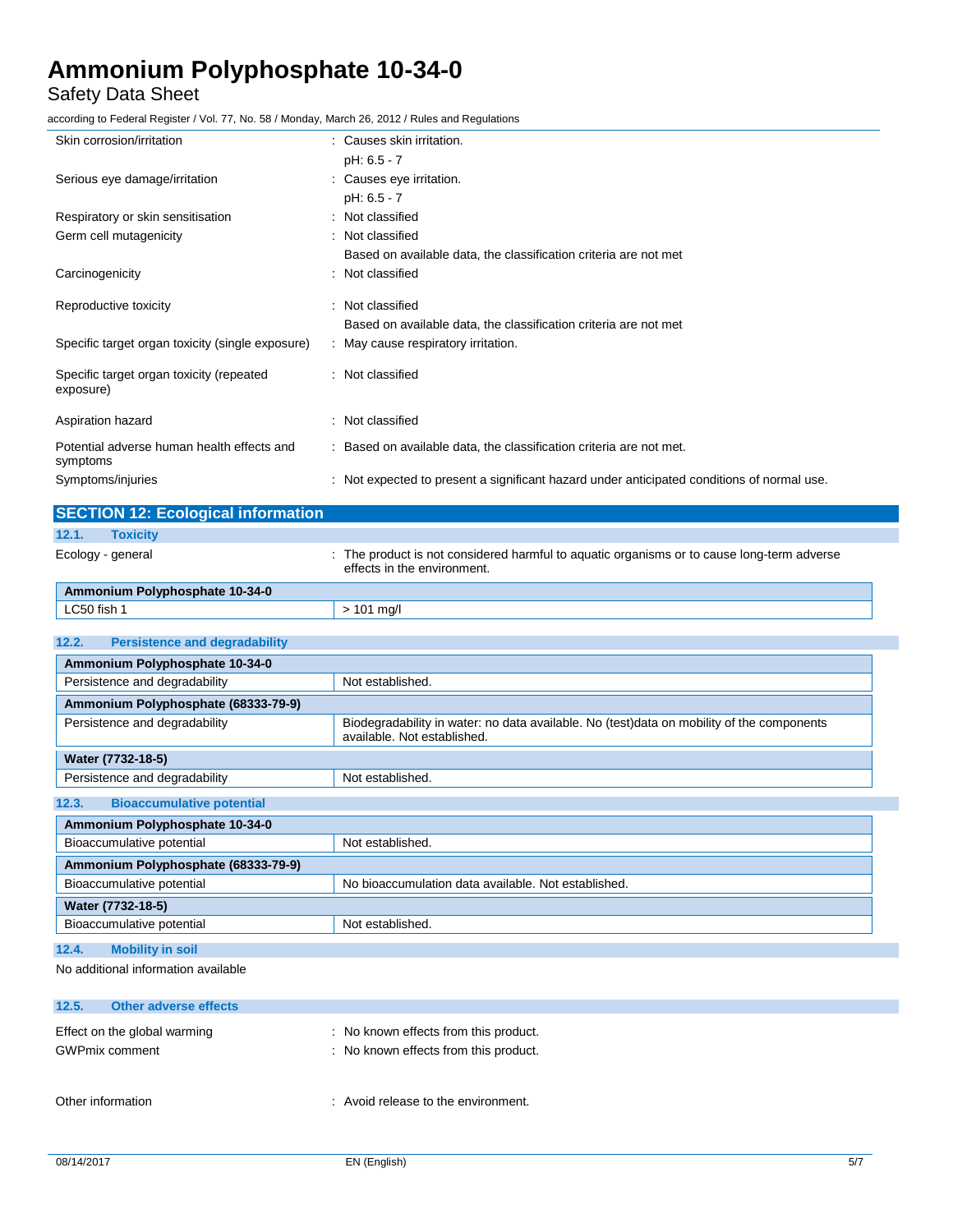## Safety Data Sheet

according to Federal Register / Vol. 77, No. 58 / Monday, March 26, 2012 / Rules and Regulations

| <b>SECTION 13: Disposal considerations</b> |                                                                                               |  |  |  |
|--------------------------------------------|-----------------------------------------------------------------------------------------------|--|--|--|
| <b>Disposal methods</b><br>13.1.           |                                                                                               |  |  |  |
| Waste treatment methods                    | : Dispose of contents/container in accordance with licensed collector's sorting instructions. |  |  |  |
| Product/Packaging disposal recommendations | : Dispose in a safe manner in accordance with local/national regulations.                     |  |  |  |
| Ecology - waste materials                  | : Avoid release to the environment.                                                           |  |  |  |
|                                            |                                                                                               |  |  |  |

## **SECTION 14: Transport information**

## **Department of Transportation (DOT)**

In accordance with DOT

Other information **Other information** : No supplementary information available.

**TDG**

#### **Transport by sea**

**Air transport**

| <b>SECTION 15: Regulatory information</b>                                     |  |
|-------------------------------------------------------------------------------|--|
| 15.1. US Federal regulations                                                  |  |
| Ammonium Polyphosphate 10-34-0                                                |  |
| Not listed on the United States TSCA (Toxic Substances Control Act) inventory |  |
|                                                                               |  |

All components of this product are listed, or excluded from listing, on the United States Environmental Protection Agency Toxic Substances Control Act (TSCA) inventory

#### **15.2. International regulations**

**CANADA** No additional information available

**EU-Regulations** No additional information available

**National regulations** No additional information available

#### **15.3. US State regulations**

California Proposition 65 - This product does not contain any substances known to the state of California to cause cancer, developmental and/or reproductive harm

| <b>SECTION 16: Other information</b> |                                                                                                                                                                                                                                                                                          |
|--------------------------------------|------------------------------------------------------------------------------------------------------------------------------------------------------------------------------------------------------------------------------------------------------------------------------------------|
| Data sources                         | : REGULATION (EC) No 1272/2008 OF THE EUROPEAN PARLIAMENT AND OF THE<br>COUNCIL of 16 December 2008 on classification, labelling and packaging of substances and<br>mixtures, amending and repealing Directives 67/548/EEC and 1999/45/EC, and amending<br>Regulation (EC) No 1907/2006. |
| Other information                    | : None.                                                                                                                                                                                                                                                                                  |
| Full text of H-statements:           |                                                                                                                                                                                                                                                                                          |

| H315 | Causes skin irritation           |
|------|----------------------------------|
| H320 | Causes eye irritation            |
| H335 | May cause respiratory irritation |

SDS US (GHS HazCom 2012)